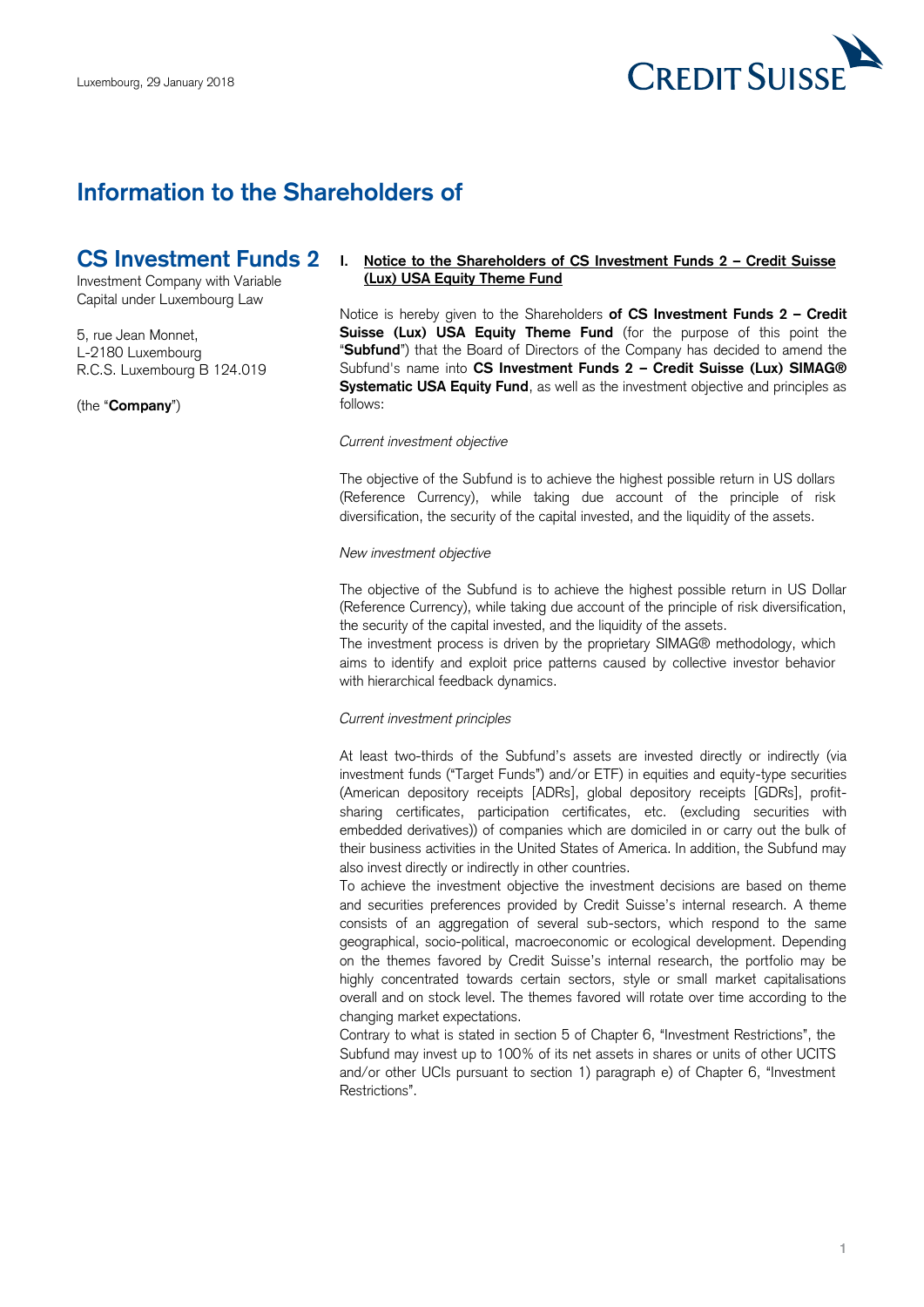

 For hedging purposes and in the interest of the efficient management of the portfolio, the aforementioned investments may also be effected by way of derivatives, provided the limits set out in Chapter 6, "Investment Restrictions" are observed. These derivatives include futures and options on equities, equity-like securities and equity indices of companies which are domiciled in or carry out the bulk of their business activities in the United States of America.

 In addition, the Subfund may – subject to the investment principles set out above – invest up to 10% of its net assets in structured products (certificates, notes) on equities, equity-type securities, equity baskets and equity indices that are sufficiently liquid and are issued by first-class banks (or by issuers that offer investor protection comparable to that provided by first-class banks). These structured products must qualify as securities pursuant to Art. 41 of the Law of December 17, 2010. Moreover, these structured products must be valued regularly and transparently on the basis of independent sources. Structured products must not entail any leverage effect. As well as satisfying the regulations on risk spreading, the equity baskets and equity indices must be sufficiently diversified.

 Furthermore, to hedge currency risks and to gear its assets to one or more other currencies, the Subfund may enter into forward foreign exchange and other currency derivatives in accordance with section 3 of Chapter 6, "Investment Restrictions".

 The indices on which such derivatives are based shall be chosen in accordance with Art. 9 of the Grand-Ducal Decree of February 8, 2008.

#### *New investment principles*

 At least two-thirds of the Subfund's net assets are invested in equities and equity- type securities (American depository receipts [ADRs], global depository receipts certificates, etc. (excluding securities with embedded derivatives)) of companies which are either listed, domiciled in or carry out the bulk of their business activities in the United States of America. In addition, the Subfund may also invest in other [GDRs], profit-sharing certificates, dividend rights certificates, participation countries.

 The SIMAG® methodology systematically scans a broad universe of investible companies for those specific patterns and applies a variety of state-of-the-art quantitative techniques both for bottom-up stock selection and portfolio construction, which differ depending on the prevailing market regime (normal versus bearish markets).

 First, the SIMAG® investment process applies a series of liquidity filters to the targeted investment universe. This process excludes securities with market capitalisation, and trading volume below certain target levels as well as securities with insufficient or excessive price moves.

 As a second step, the SIMAG® LPPLS methodology (or log periodic power law singularity) identifies stocks with positive or negative feedback on the basis of their behavior over a certain period of time in relation to their market environment.

 On the basis of that information, stocks are ranked and weighted accordingly. A portion of the portfolio is intended to be allocated to investments in cash or cash equivalents. The portfolio is rebalanced regularly, or immediately if prevailing market conditions change.

 The investment manager focuses on cost effective implementation of the signals derived from the model.

 Depending on the SIMAG® methodology, the portfolio may be concentrated in terms of e.g. sectors, styles or market capitalization size.

 Up to 25% of the Subfund's net assets may be held under the form of cash or cash equivalents, bank deposits, commercial paper, treasury bills, or short term money market instruments.

 For hedging purposes and in the interest of the efficient management of the portfolio, the aforementioned investments may also be effected by way of derivatives, provided the limits set out in Chapter 6, "Investment Restrictions" are observed. These derivatives may include, but are not limited to, exchange traded futures and options on equities, equity-like securities and equity indices. The indices on which such derivatives are based shall be chosen in accordance with Art. 9 of the Grand-Ducal Decree of February 8, 2008.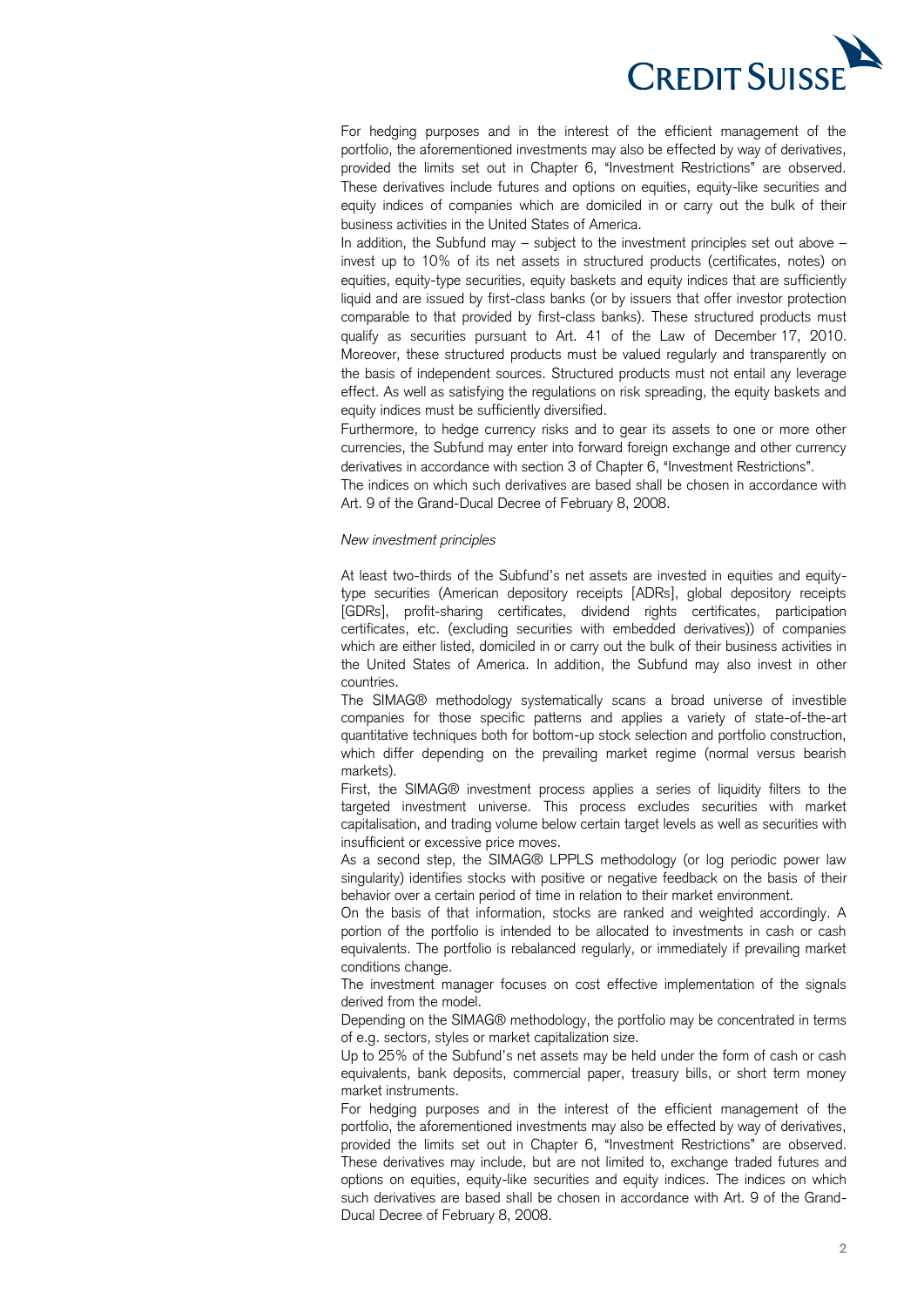

 Furthermore, to manage currency risks the Subfund may enter into forward foreign exchange and other currency derivatives in accordance with section 3 of Chapter 6, "Investment Restrictions".

Shareholders of the Subfund who do not agree with the change above mentioned may redeem their shares free of charge until 27 February 2018. All changes enter into effect on 28 February 2018.

# **II. Notice to the Shareholders of CS Investment Funds 2 – Credit Suisse (Lux) Europe Equity Absolute Return Fund**

 Notice is hereby given to the Shareholders of **CS Investment Funds 2 – Credit**  Suisse (Lux) Europe Equity Absolute Return Fund (for the purpose of this point the "**Subfund**") that the Board of Directors of the Company has decided to amend the Investment Principles of the Subfund by removing the restriction that the Subfund may only invest to a limited extent in stocks of companies with market capitalization of less than 1 billion. Shareholders who do not agree with these amendments may redeem their shares free of charge until 27 February 2018. All changes enter into effect on 28 February 2018

## **III. Notice to the Shareholders of CS Investment Funds 2 – Credit Suisse (Lux) Swiss Opportunities Equity Fund**

 Notice is hereby given to the Shareholders of **CS Investment Funds 2 – Credit**  Suisse (Lux) Swiss Opportunities Equity Fund (for the purpose of this point the "**Subfund**") that the Board of Directors of the Company has decided to change the name of the sub-fund in **CS Investment Funds 2 – Credit Suisse (Lux) Small Cap Switzerland Equity Fund**, and to amend the Investment Principles of the Subfund as follows:

## Old Investment Principles

 *At least two-thirds of the Subfund's assets are invested in equities and equity-type securities of companies (micro, small, mid, large caps) which are domiciled in or*  out the bulk of  *Micro, small and medium-sized companies are defined as all companies with a market capitalization of less than 5 billion Swiss Franc at the time the investment is carry out the bulk of their business activities in Switzerland. made.* 

 *For hedging purposes and in the interest of the efficient management of the portfolio, the aforementioned investments may also be effected by way of derivatives, provided the limits set out in Chapter 6, "Investment Restrictions" are observed. These derivatives include futures and options on equities, equity-like securities and*  equity indices of companies which are domiciled in or carry out the bulk of their *business activities in Switzerland.* 

 *In addition, the Subfund may – subject to the investment principles set out above – invest up to 10% of its net assets in structured products (certificates, notes) on equities, equity-type securities, investment companies, equity baskets and equity indices that are sufficiently liquid and are issued by first-class banks (or by issuers that offer investor protection comparable to that provided by first-class banks). These structured products must qualify as securities pursuant to Art. 41 of the Law of December 17, 2010. Moreover, these structured products must be valued regularly*  and transparently on the basis of independent sources. Structured products must not  *entail any leverage effect. As well as satisfying the regulations on risk spreading, the equity baskets and equity indices must be sufficiently diversified.*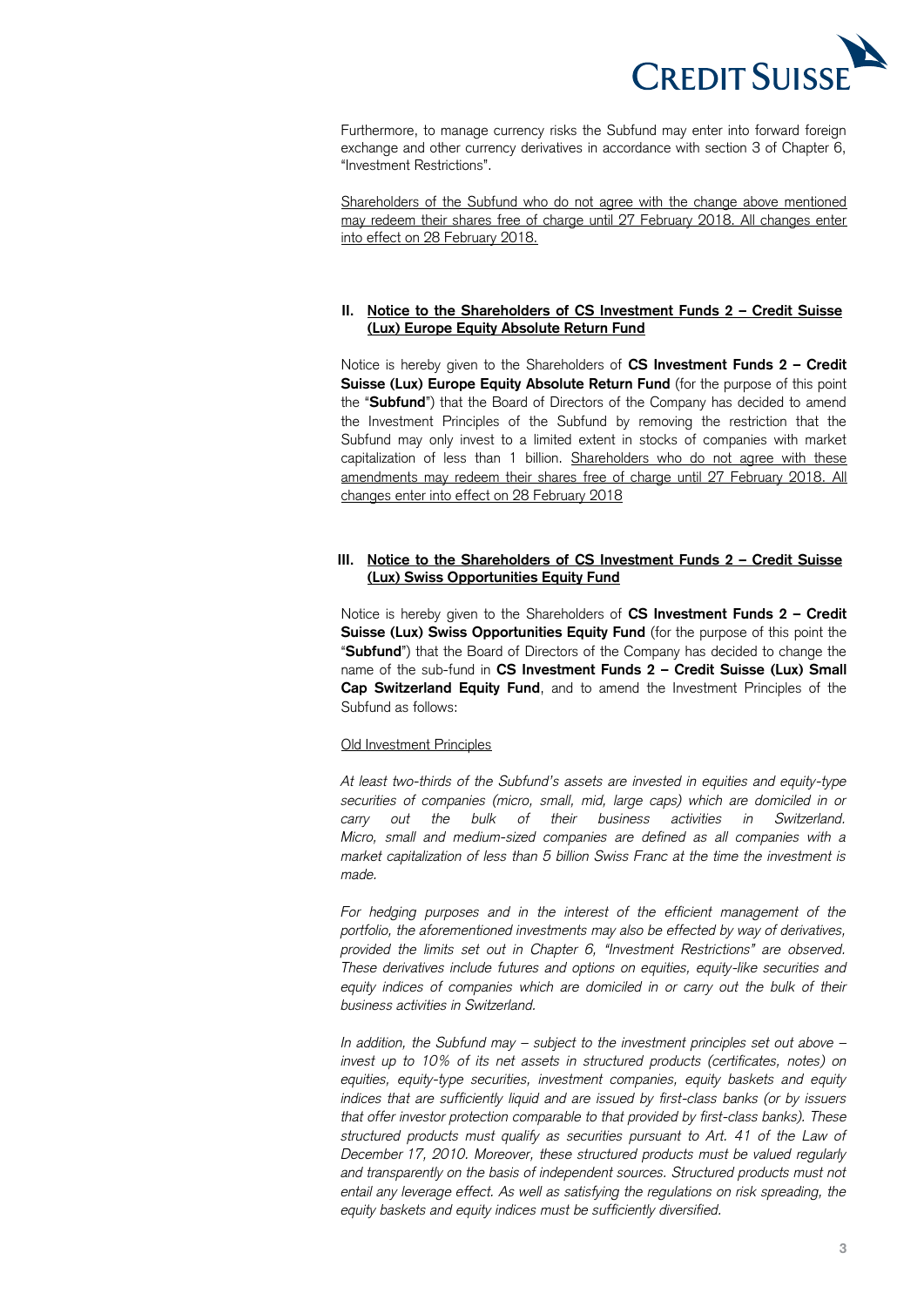

Furthermore, to hedge currency risks and to gear its assets to one or more other  *currencies, the Subfund may enter into forward foreign exchange and other currency derivatives in accordance with section 3 of Chapter 6, "Investment Restrictions".* 

 *The indices on which such derivatives are based shall be chosen in accordance with*  Art. 9 of the Grand-Ducal Decree of February 8, 2008.

Art. 9 of the Grand-Ducal Decree of February 8, 2008.<br>Liquid assets held by this Subfund in the form of sight and time deposits, together  *with debt instruments which generate interest income and UCITS which themselves invest in short-term time deposits and money market instruments may not exceed 25% of the Subfund's net assets.* 

## New Investment Principles

 *This Subfund invests its net assets primarily in equities and equity-type securities etc.) of smaller companies domiciled in or carrying out the bulk of their business (shares, dividend-right certificates, shares in cooperatives, participation certificates, activities in Switzerland/Liechtenstein or listed on a Swiss stock exchange.* 

 *Smaller companies are deemed to be those which figure in the Vontobel Small Cap Total Return Index.* 

 *The Subfund may invest up to one third of the fund assets in equities and equity-type securities not issued by a smaller company as well as debt instruments and rights (bonds and notes, including convertible notes and warrant bonds) and money market instruments that are denominated in Swiss francs and have been issued by issuers worldwide.* 

 *For hedging purposes and in the interest of the efficient management of the portfolio, the aforementioned investments may also be effected by way of derivatives, provided the limits set out in Chapter 6, "Investment Restrictions" are observed. These derivatives include futures and options on equities, equity-like securities and*  equity indices of companies which are domiciled in or carry out the bulk of their *business activities in Switzerland.* 

 *In addition, the Subfund may – subject to the investment principles set out above – invest up to 10% of its net assets in structured products (certificates, notes) on equities, equity-type securities, investment companies, equity baskets and equity indices that are sufficiently liquid and are issued by first-class banks (or by issuers that offer investor protection comparable to that provided by first-class banks). These*  structured products must qualify as securities pursuant to Art. 41 of the Law of  *December 17, 2010. Moreover, these structured products must be valued regularly*  and transparently on the basis of independent sources. Structured products must not  *entail any leverage effect. As well as satisfying the regulations on risk spreading, the equity baskets and equity indices must be sufficiently diversified.* 

Furthermore, to hedge currency risks and to gear its assets to one or more other  *currencies, the Subfund may enter into forward foreign exchange and other currency derivatives in accordance with section 3 of Chapter 6, "Investment Restrictions".*

 *The indices on which such derivatives are based shall be chosen in accordance with Art. 9 of the Grand-Ducal Decree of February 8, 2008.* 

 *Liquid assets held by this Subfund in the form of sight and time deposits, together*  with debt instruments which generate interest income and UCITS which themselves  *invest in short-term time deposits and money market instruments may not exceed 25% of the Subfund's net assets.* Shareholders who do not agree with these amendments may redeem their shares free of charge until 27 February 2018. All changes enter into effect on 28 February 2018